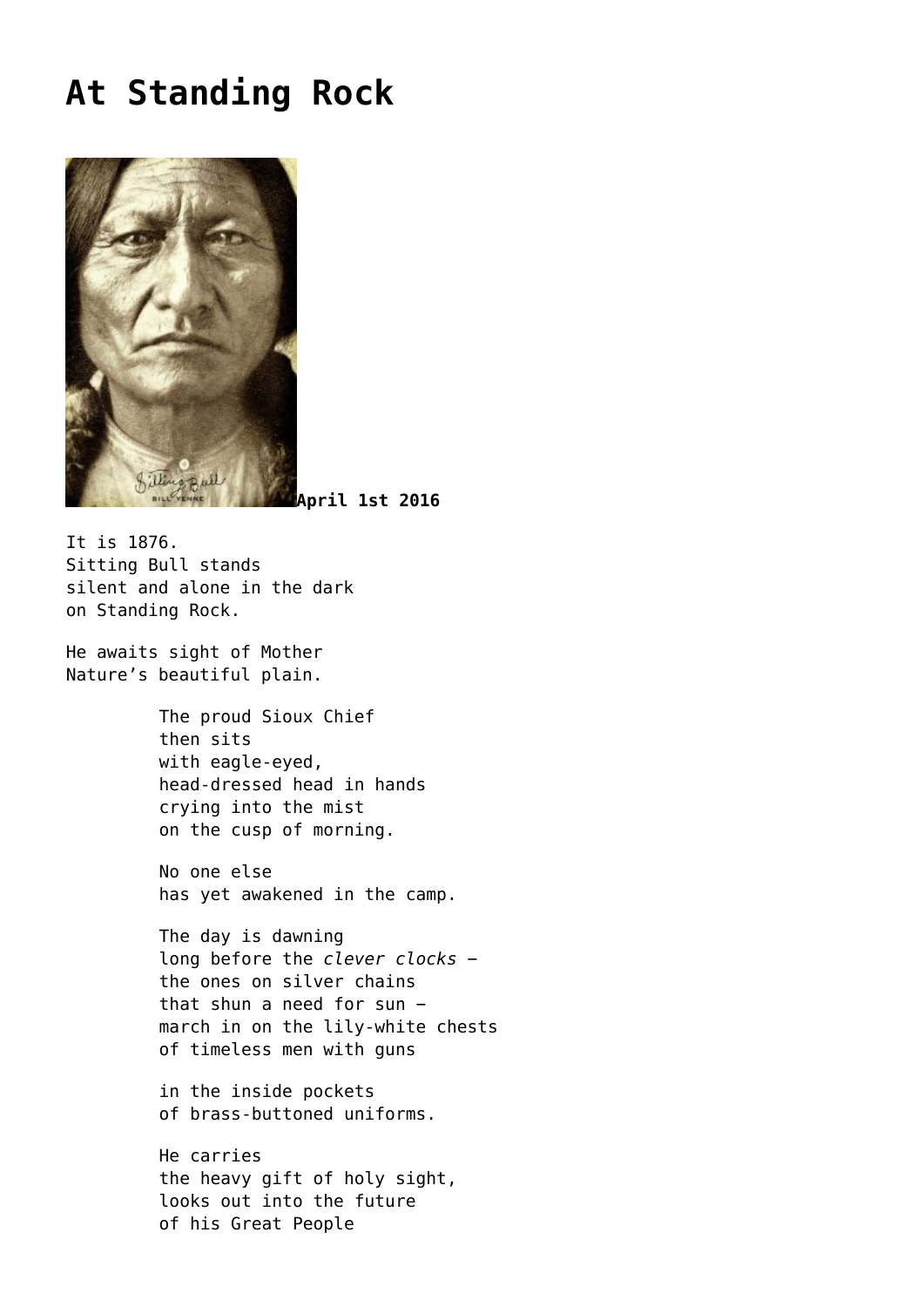but sees only blood stretch out in a bleeding delta of generations as far as his mind's eye can bear to see.

A raven flies overhead and casts a dark shadow on the red clay, on stone, onto a tree trunk; and then − after it glides low across the rosy-fingered sky − fleetingly it lands on the sacred back of a lone white buffalo standing conspicuous in the innocence of the sleeping, steaming herd.

It too lifts its heavy head. It too wants to bellow aloud.

He cries-out (silently) again; sweats blood, unseen.

He remembers the vast herds of his childhood.

They are both all eyes and ears and nostrils. They scent the wind.

His heart bears the searing heat and pain of inevitability.

It will be a short-lived victory at Little Bighorn.

He knows this, but will not tell his beautiful fresh-faced Braves.

Many will die there but at least they will hold some hope and love in their hearts; and feel alive before they bleed.

\*

Those mighty bellows echo through to this day and − in their wake − that proud and tenacious race with no rush for oil